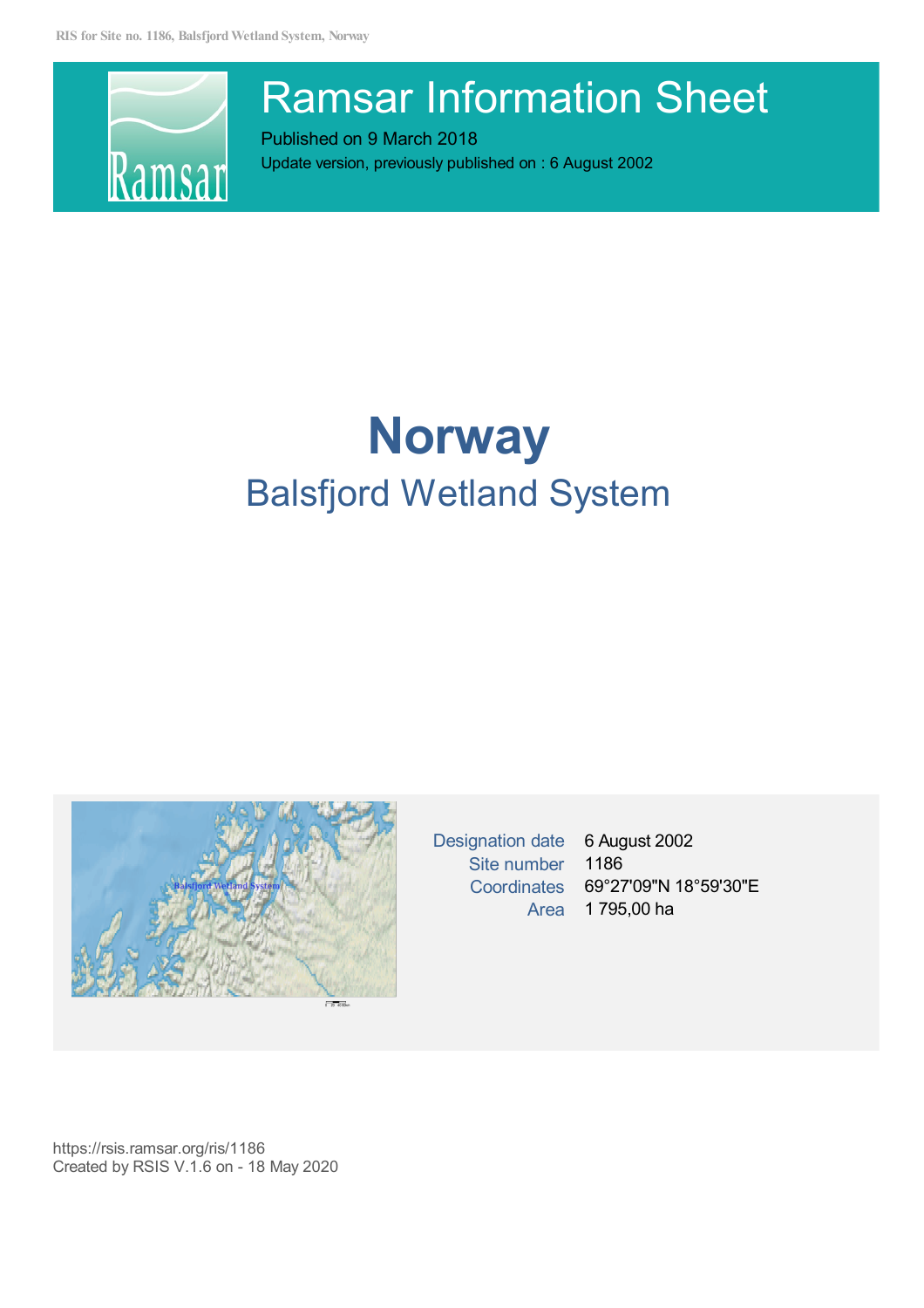# **Color codes**

Fields back-shaded in light blue relate to data and information required only for RIS updates.

Note that some fields concerning aspects of Part 3, the Ecological Character Description of the RIS (tinted in purple), are not expected to be completed as part of a standard RIS, but are included for completeness so as to provide the requested consistency between the RIS and the format of a 'full' Ecological Character Description, as adopted in Resolution X.15 (2008). If a Contracting Party does have information available that is relevant to these fields (for example from a national format Ecological Character Description) it may, if it wishes to, include information in these additional fields.

# 1 - Summarv

## Summary

Balsfjorden Wetland System consists of three large marine tidal areas located within a fjord with the same name: Sørkjosleira in the inner part of Balsfjorden, Kobbevågen in the outer part and Grindøysundet in the Tromsø strait. At a low tide they reveal large areas of mud- and sandflats, while wet coastal meadows are found between the tidal areas and cultivated land outside the site boundaries. Gallery forests outline the site in some locations. Several rivers and streams discharge into the fjord through the tidal flats within Kobbevågen and Sørkjosleira. Grindøysundet contains some small ponds important for the birdlife.

The fjord has high densities of intertidal invertebrates (notably Macoma and Mytilus) and fish populations which support large numbers of shorebirds and seabirds. Balsfjorden, and perhaps Sørkjosleira in particular, is important as being one of only two resting sites in northern Norway for large numbers of spring migrant knots, which fly direct to Balsfjord from early spring staging areas in the United Kingdom and the Wadden Sea. They stay in Balsfjord for 2-3 weeks in May, and build up substantial fat reserves, before being believed to fly non-stop to their breeding grounds in Greenland and Arctic Canada. Balsfjord is one of only two fjords in the region used by this population. The site has also a great importance as a staging, moulting and wintering area for a number of other waterfowl species, including swans, divers, grebes, ducks and waders including the black-throated diver Gavia arctica and the Slavonian Grebe Podiceps auritus.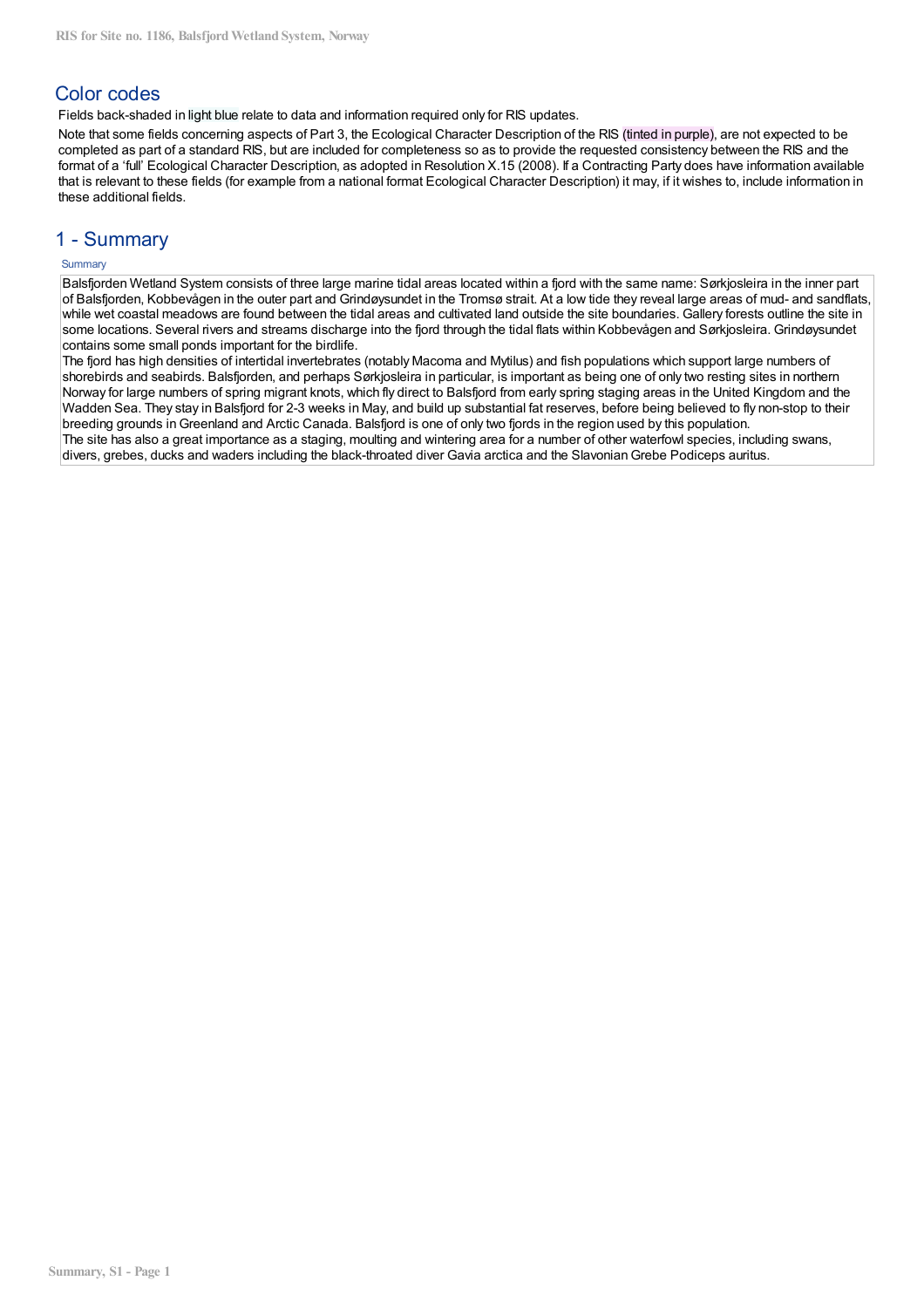# 2 - Data & location

# 21 - Formal data

## 2.1.1 - Name and address of the compiler of this RIS

Ï

## Compiler 1

|                | Name   Ellen Haakonsen Karr                       |
|----------------|---------------------------------------------------|
|                | nstitution/agency   Norwegian Environment Agency  |
| Postal address | P.O. Box 5672 Torgarden, N-7485 Trondheim, Norway |
|                | E-mail   $post@miliodir.no$                       |
|                | Phone $ +4773580500$                              |

2.1.2 - Period of collection of data and information used to compile the RIS

| From year $ 2002$ |  |
|-------------------|--|
| To year $ 2017$   |  |

## 2.1.3 - Name of the Ramsar Site

| Offici.<br>- -<br>∖ fif<br>∵-nglisr |                               |
|-------------------------------------|-------------------------------|
|                                     | System<br>W/<br>≏īlanr<br>אזר |
|                                     | saistir                       |
|                                     |                               |
| .                                   |                               |

## 2.1.4 - Changes to the boundaries and area of the Site since its designation or earlier update

| (Update) A Changes to Site boundary Yes $\circledcirc$ No $\circlearrowright$       |  |
|-------------------------------------------------------------------------------------|--|
| (Update) The boundary has been delineated more accurately $\boxtimes$               |  |
| $(\text{Update})$ The boundary has been extended $\boxtimes$                        |  |
| $($ Update) The boundary has been restricted $\Box$                                 |  |
| (Update) B. Changes to Site area the area has increased                             |  |
| $\Box$ <sup>(Update)</sup> The Site area has been calculated more accurately $\Box$ |  |
| $($ Update) The Site has been delineated more accurately $\Box$                     |  |
| (Update) The Site area has increased because of a boundary extension                |  |
| $(Update)$ The Site area has decreased because of a boundary restriction $\Box$     |  |

#### 2.1.5 - Changes to the ecological character of the Site

(Update) 6b i. Has the ecological character of the Ramsar Site (including Not evaluated applicable Criteria) changed since the previous RIS?

## (Update) Optional text box to provide further information

There have been a decrease in the migrating population of Red Knots in the area. This is due to the fact that the population of Red Knots have declined in general. The site still supports such a variety and high quantity of birds each year that for now we do not consider the ecological character of the site changed.

# 2.2 - Site Incation

## 2.2.1 - Defining the Site boundaries

#### b) Digital map/image

<4 file(s) uploaded>

Former maps  $\vert 0$ 

## **Boundaries description**

The boundary is the same as the existing nature reserves Grindøysundet, Sørkjosleira and Kobbevågen.

#### 2.2.2 - General location

a) In which large administrative region does Troms county the site lie?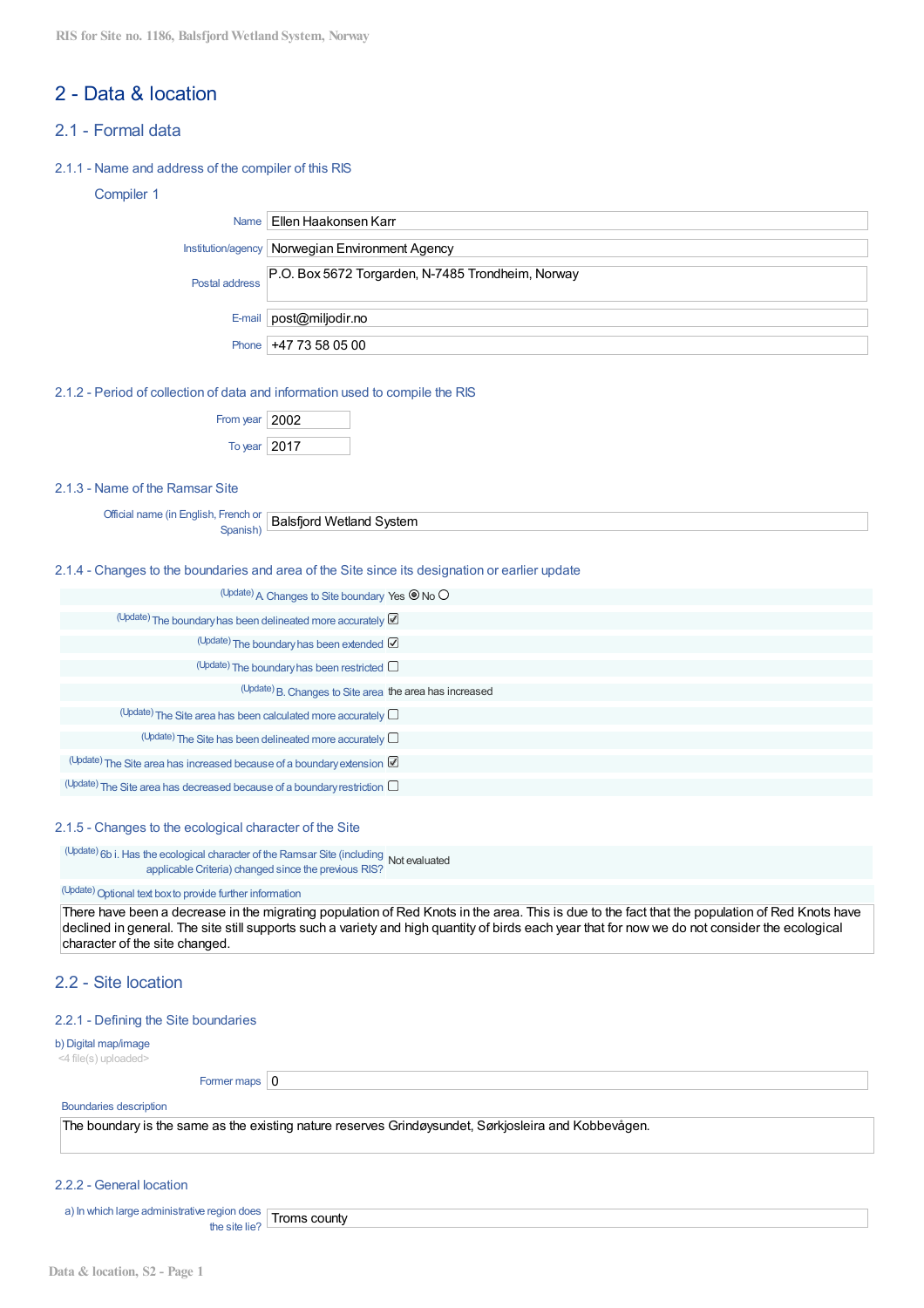| b) What is the nearest          |               |
|---------------------------------|---------------|
| population<br>TONMP<br>. แมงขาว |               |
|                                 | <b>Iromsø</b> |
| centre                          |               |

#### 2.2.3 - For wetlands on national boundaries only

a) Does the wetland extend onto the territory of one or more other Yes  $O$  No  $\odot$  countries?

b) Is the site adjacent to another designated Ramsar Site on the Yes  $O$  No  $\circledcirc$ territory of another Contracting Party?

## 2.2.4 - Area of the Site

Official area, in hectares (ha): 1795

Area, in hectares (ha) as calculated from [ 1795.9 **GIS boundaries** 

## 2.2.5 - Biogeography

| Biogeographic regions                |                                                                                                                       |  |  |  |  |  |
|--------------------------------------|-----------------------------------------------------------------------------------------------------------------------|--|--|--|--|--|
| <b>Regionalisation scheme(s)</b>     | Biogeographic region                                                                                                  |  |  |  |  |  |
| EU biogeographic<br>regionalization  | Arctic                                                                                                                |  |  |  |  |  |
| Other scheme (provide<br>name below) | 1- Middle boreal vegetation zone (Kobbevågen borders northern boreal zone), slightly<br>oceanic section $(Mb - O1)$ . |  |  |  |  |  |

#### Other biogeographic regionalisation scheme

1- Zonal division showing the variation in vegetation from south to north and from the lowlands to the mountains, and sectional graduation showing the variation between the coast and inland (In: Moen, A. 1998. Nasjonalatlas for Norge; vegetasjon. Statens kartverk, Hønefoss). 2- Biogeographical regions, Europe 2005, European Environment Agency, (http://www.eea.europa.eu/data-and-maps/figures/biogeographicalregions-europe-2005-with-national-bo undaries)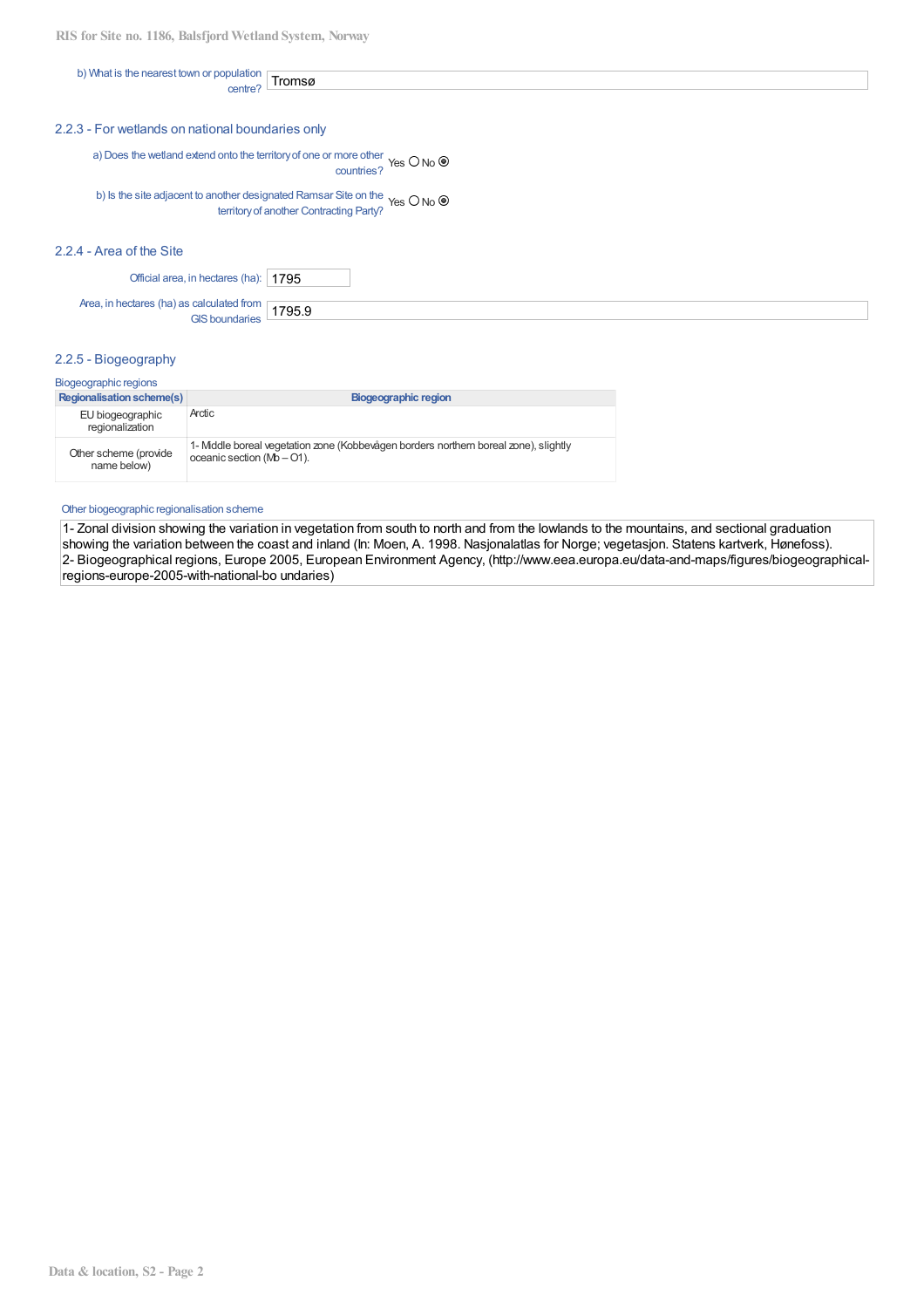# 3 - Why is the Site important?

## 3.1 - Ramsar Criteria and their iustification

#### ☑ Criterion 1: Representative, rare or unique natural or near-natural wetland types

The Site is representative in this region of northern Norway. Fjords with shallow sea bays and large intertidal zones (mudflats and sandflats) occur in particular in the inner parts of the fjords and where rivers discharge into the fiord. Balsfiord is a particularly good example of this type of system in the region, with high densities of intertidal invertebrates (notably Macoma and Mytilus) and fish populations which support Other reasons large numbers of shorebirds and seabirds. Sørkjosleira, the nature reserve in the innermost part of the fjord, has international value as stop-over site for large numbers of water birds.

#### $\boxtimes$  Criterion 2 : Rare species and threatened ecological communities

#### ☑ Criterion 3 : Biological diversity

Balsfjord supports significant numbers and diversity of waterfowl, waders and passerines, particularly in spring, notably being one of only two sites in northern Norway for large numbers of sping migrant Knots Calidris canutus islandica. It is also unusual for the region in supporting one of the most northerly breeding **Justification** populations of Shelduck Tadorna tadorna in Europe. Balsfjord also supports a very northerly wintering population of Purple Sandpiper Calidris maritima, although these occur mostly outside the designated site.

#### $\boxtimes$  Criterion 4 : Support during critical life cycle stage or in adverse conditions

#### ☑ Criterion 7 : Significant and representative fish

The local and separate population of Herring Clupea herengus is totally confined to this area throughout its annual cycle. Whether the population constitutes a separate subspecies or only a population remains to be seen, however studies shows that it is genetically separate from other populations. Normally the Justification entire stock spawns inside the site. The herring population is particularly important for breeding birds in the area, during winter the stock is also preved upon by Killer Whale Orcinus orca (usually at other sites than the Ramsar site).

#### ☑ Criterion 8 : Fish spawning grounds, etc.

A local separate population of herring spawned only at a limited area of 70.000m2 inside the site as **Justification** showed by studies in 1988. Normally the population will use this limited area as a spawning site.

## 3.2 - Plant species whose presence relates to the international importance of the site

<no data available>

## 3.3 - Animal species whose presence relates to the international importance of the site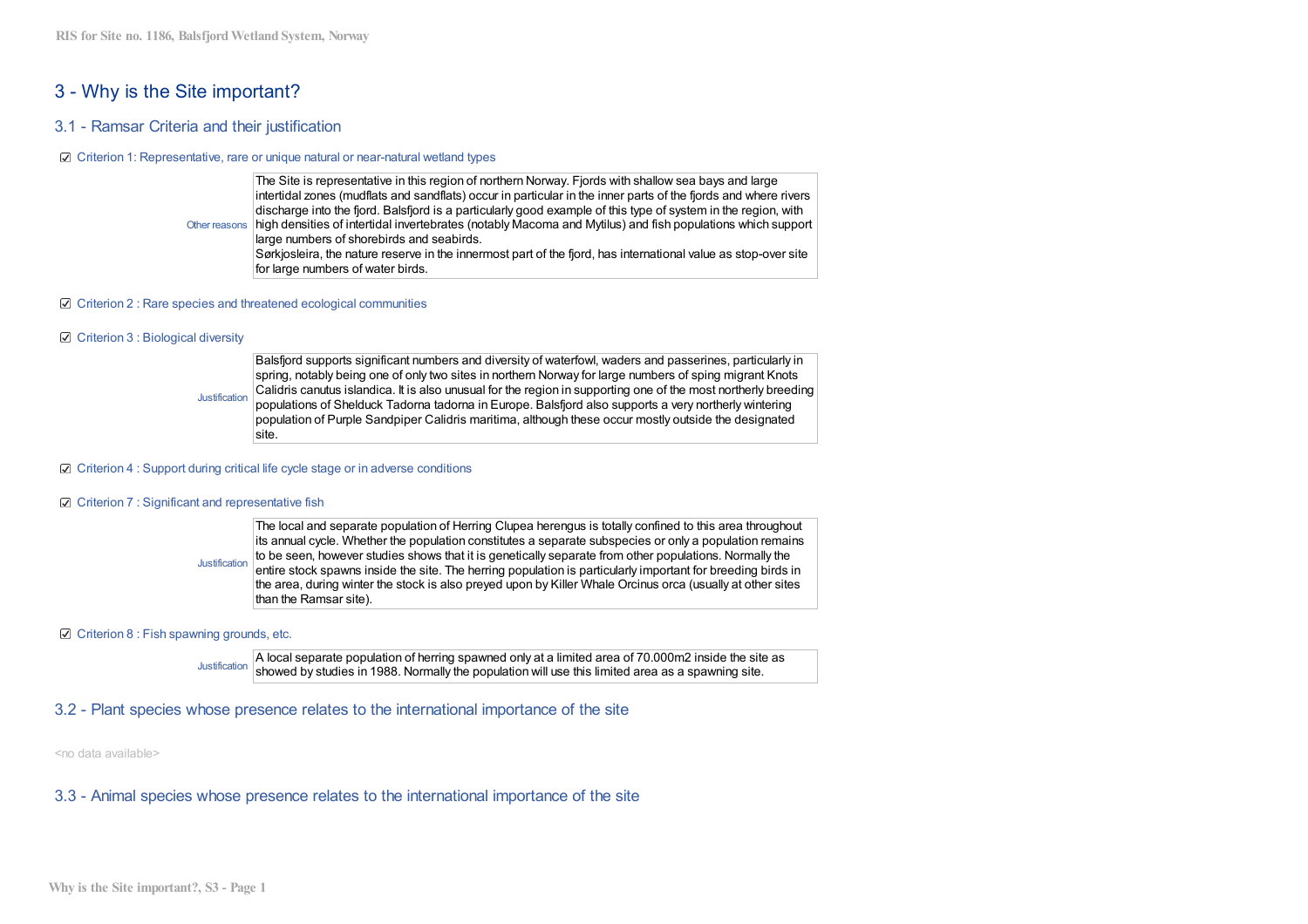| Phylum                   | <b>Scientific name</b>                          | <b>Common name</b>                        |                 | <b>Species</b><br>qualifies<br>under<br>criterion<br>2   4   6   9   3   5   7   8 | <b>Species</b><br>contributes<br>under<br>criterion | Pop.<br><b>Size</b>      | Period of pop. Est. occurrence Red Appendix Appendix | $\%$<br>1) | <b>IUCN</b><br>List      | <b>CITES</b> | <b>CMS</b>               | <b>Other Status</b>          | <b>Justification</b>                                                                                                                                                                                                                                                        |
|--------------------------|-------------------------------------------------|-------------------------------------------|-----------------|------------------------------------------------------------------------------------|-----------------------------------------------------|--------------------------|------------------------------------------------------|------------|--------------------------|--------------|--------------------------|------------------------------|-----------------------------------------------------------------------------------------------------------------------------------------------------------------------------------------------------------------------------------------------------------------------------|
| <b>Birds</b>             |                                                 |                                           |                 |                                                                                    |                                                     |                          |                                                      |            |                          |              |                          |                              |                                                                                                                                                                                                                                                                             |
| CHORDATA/<br><b>AVES</b> | Anas clypeata<br>黒紅の                            | Northern Shoveler <b>200000000</b>        |                 |                                                                                    |                                                     |                          |                                                      |            | <b>LC</b><br>ON          | $\Box$       | П                        | National red list status: VU | Criterion 4: This rare species breeds in small numbers in the<br>area.                                                                                                                                                                                                      |
| CHORDATA/<br><b>AVES</b> | Anas penelope<br>ч.<br>$a$ o                    | Eurasian Wigeon                           |                 | oøooøooo                                                                           |                                                     |                          |                                                      |            |                          | $\Box$       | ∟                        |                              | Criterion 4: Important feeding/moulting area for this species.<br>580 individuals counted in 2013                                                                                                                                                                           |
| CHORDATA/<br><b>AVES</b> | Aythya marila<br>黒紅の                            | <b>Greater Scaup</b>                      | <b>ZZOOZOOC</b> |                                                                                    |                                                     |                          |                                                      |            | LC<br>63<br>0瞬           | $\Box$       | П                        | National red list status: VU | Criterion 4: this species use the small ponds in Grindøysundet<br>as staging area in spring and autumn                                                                                                                                                                      |
| CHORDATA/<br><b>AVES</b> | Calidris canutus<br>islandica<br><b>Red</b> eq. | Knot                                      |                 | <b>DIGOROOC</b>                                                                    |                                                     | 3250                     |                                                      |            |                          | □            | □                        |                              | Criterion 3: Balsfjord is one of only two sites in northern Norway<br>for large numbers of spring migrant Knots. However, the<br>number of birds resting here have been decreasing in the last<br>years.                                                                    |
| CHORDATA/<br><b>AVES</b> | Calidris maritima<br><b>B</b> a c               | Purple Sandpiper <b>ØØ</b> □□Ø□□□         |                 |                                                                                    |                                                     | 500                      |                                                      |            | <b>LC</b><br>ON          | $\Box$       | U                        | Annex II, Bern Convention    | 500 ind. Criterion 3: Balsfjord supports a very northerly wintering<br>population of Purple Sandpiper Calidris maritima, although<br>these occur mostly outside the two designated areas. Criterion<br>4: Balsfjord also has importance as a staging and wintering<br>area. |
| CHORDATA/<br><b>AVES</b> | Clangula hyemalis<br>黒いのう                       | Oldsquaw; Long-<br>tailed Duck            |                 | <u>vøddødde</u>                                                                    |                                                     | 650                      |                                                      |            | W<br>on<br>Olif          | $\Box$       | $\Box$                   | National red list status: NT | Criterion 4: Important wintering area for this species.                                                                                                                                                                                                                     |
| CHORDATA/<br><b>AVES</b> | Gavia adamsii<br>黒紅の                            | Yellow-billed Loon <b>2</b> 0 0 0 0 0 0 0 |                 |                                                                                    |                                                     |                          |                                                      |            | <b>NT</b><br>os:<br>Olif | $\Box$       | □                        | Annex II. Bern Convention    | Criterion 4: Wintering site for this species.                                                                                                                                                                                                                               |
| CHORDATA/<br><b>AVES</b> | Gavia arctica<br><b>REAL</b> O                  | Black-throated<br>Loon; Arctic Loon       |                 | RROOOOO                                                                            |                                                     |                          |                                                      |            | LC<br>63                 | ⊓            | □                        | Annex II, Bern Convention    | Criterion 4: This is an important wintering site for this species.                                                                                                                                                                                                          |
| CHORDATA/<br>AVES        | Haematopus<br>ostralegus<br>黒紅の                 | Eurasian<br>Oystercatcher                 |                 | <u>døooroc</u>                                                                     |                                                     |                          |                                                      |            | NT<br>s:<br>Olif         | □            | О                        |                              | Criterion 4: Important breeding site for this species.                                                                                                                                                                                                                      |
| CHORDATA/<br><b>AVES</b> | Limosa limosa<br>黒紅の                            | <b>Black-tailed</b><br>Godwit             |                 | <u>WWOOWOOO</u>                                                                    |                                                     |                          |                                                      |            | NT<br>s:<br>Olif         | □            | □                        | National red list status: EN | Criterion 3: Balsfjord supports a significant diversity of<br>waterbirds, including rare species like the Black-tailed Godwit<br>Criterion 4: Balsfjord has importance as a staging and wintering<br>area for this species.                                                 |
| CHORDATA/<br><b>AVES</b> | Melanitta fusca<br>黒紅の                          | White-winged<br>Scoter; Velvet<br>Scoter  | ØØOOØOOO        |                                                                                    |                                                     | 450                      |                                                      |            | W<br>on<br>Olif          | $\Box$       | $\Box$                   | National red list status: VU | Criterion 4: Important wintering ara for this species.                                                                                                                                                                                                                      |
| CHORDATA/<br><b>AVES</b> | Philomachus<br>pugnax<br>黒紅の                    | Ruff                                      |                 | ØØOOØOOO                                                                           |                                                     |                          |                                                      |            |                          | $\Box$       | П                        | National red list status: EN | Criterion 4: Breeding site for the Ruff Philomachus pugnax                                                                                                                                                                                                                  |
| CHORDATA/<br><b>AVES</b> | Plectrophenax<br>nivalis<br><b>Le</b> ca        | Snow Bunting                              |                 | OROOROOC                                                                           |                                                     |                          |                                                      |            | LC<br>on<br>Olif         | □            | u                        |                              | Criterion 4: Important staging area for this species.                                                                                                                                                                                                                       |
| CHORDATA/<br><b>AVES</b> | Podiceps auritus<br>黒紅の                         | <b>Horned Grebe</b>                       |                 | <b>ØØOOØOOC</b>                                                                    |                                                     | 100                      |                                                      |            | W<br>ga<br>Olif          | $\Box$       | □                        | National red list status: VU | Criterion 4: Important staging area for this species.                                                                                                                                                                                                                       |
| <b>AVES</b>              | CHORDATA/ Tadorna tadorna<br>黒紅の                | Common<br>Shelduck                        |                 |                                                                                    | ØØOOØOOO                                            | 10                       |                                                      |            | LС<br>$\bullet$          | $\Box$       | $\overline{\phantom{a}}$ | Annex II, Bern Convention    | 10 breeding pairs Criterion 3: one of the most northerly breeding<br>populations of Shelduck in Europe. Criterion 4: Balsfjord also<br>has importance as a staging and wintering area for this<br>species.                                                                  |
|                          | Fish, Mollusc and Crustacea                     |                                           |                 |                                                                                    |                                                     |                          |                                                      |            |                          |              |                          |                              |                                                                                                                                                                                                                                                                             |
| <b>ACTINOPTERYGIK</b>    | CHORDATA/ Clupea harengus                       | Matje cured<br>herring                    |                 |                                                                                    |                                                     | <b>00000000</b> 03000000 |                                                      |            | LC<br>88                 | $\Box$       | о                        |                              | Criterion 8: A local separate population of herring spawned only<br>in a limited area of 70.000m2 inside the site as showed by<br>studies in 1988. The population numbers ca. 3 millions<br>spawning individuals.                                                           |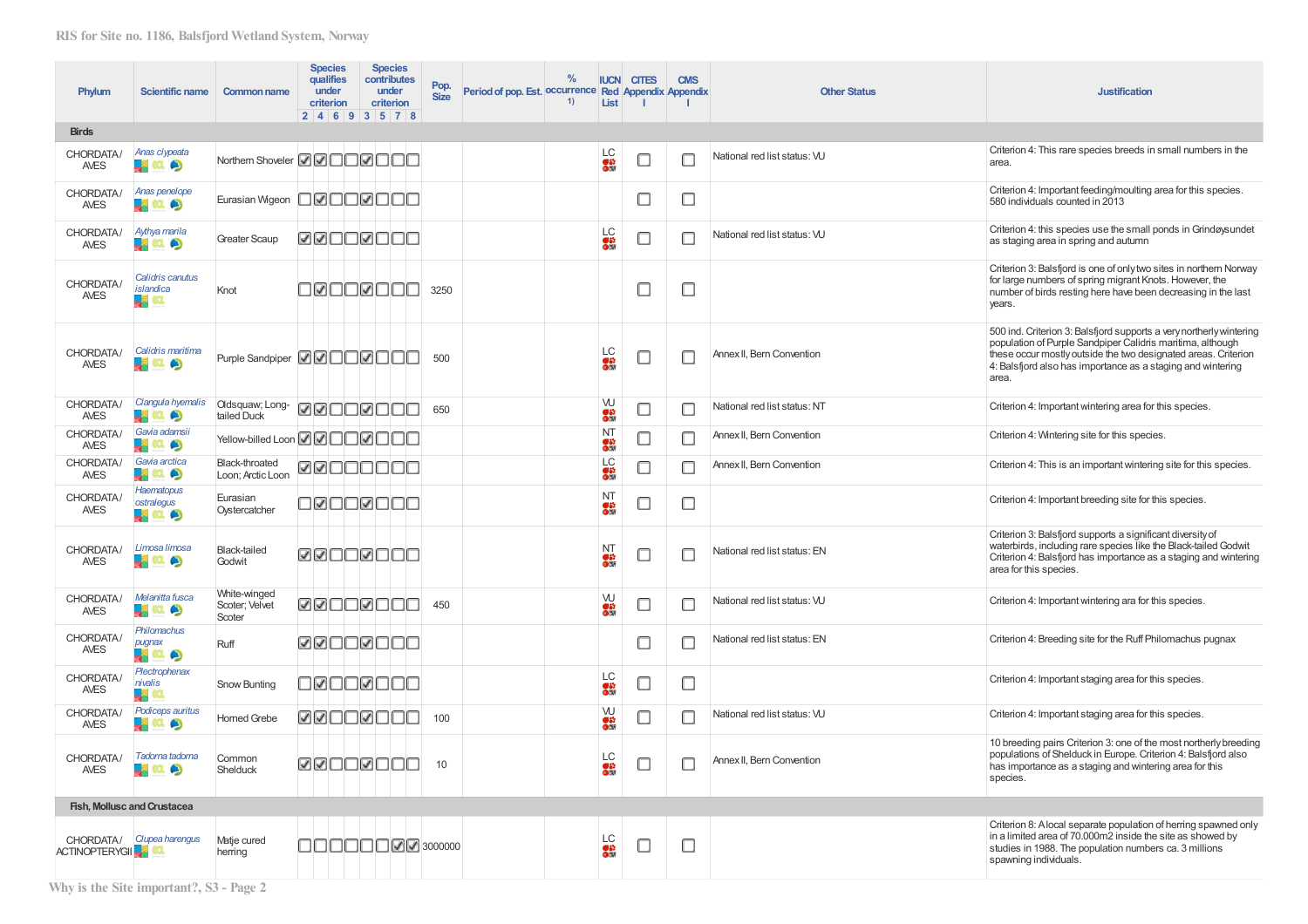| Phylum                       | <b>Scientific name</b> | Common name    | <b>Species</b><br>qualifies<br>under<br>criterion | <b>Species</b><br>contributes<br>under<br>criterion<br>2 4 6 93578 | Pop.<br>Size | Period of pop. Est. occurrence Red Appendix Appendix | $\%$ | <b>IUCN</b><br>List   | <b>CITES</b> | <b>CMS</b> | <b>Other Status</b>          | <b>Justification</b>                                     |
|------------------------------|------------------------|----------------|---------------------------------------------------|--------------------------------------------------------------------|--------------|------------------------------------------------------|------|-----------------------|--------------|------------|------------------------------|----------------------------------------------------------|
| <b>Others</b>                |                        |                |                                                   |                                                                    |              |                                                      |      |                       |              |            |                              |                                                          |
| CHORDATA/<br><b>MAMMALIA</b> | Lutra lutra<br>لتها    | European Otter | ノノ                                                | ⊪✔                                                                 |              |                                                      |      | NT<br><mark>이창</mark> | -<br>✔       | يستعا      | National red list status: VU | Criterion 4: This species breeds in all three sub-sites. |

1) Percentage of the total biogeographic population at the site

Matje cured herring, Clupea harengus, justification for criterion 7: The local and separate population of Herring Clupea herengus is totally confined to this area throughout its annual cycle. Whether the population constitutes a separate subspecies or only a population remains to be seen, however studies show that it is genetically separate from other populations. Normally the entire stock spawns inside the site. The herring population is particularly important for breeding birds in the area, during winter the stock is also preyed upon by Killer Whale Orcinus orca (usually at other sites than the Ramsar site).

Molluscs:

A high production of mollusks (especially Macoma and Mytilus) is the main attraction for the migratory birds. The tiny mollusks numbers millions  $pr. m2.$ 

## 3.4 - Ecological communities whose presence relates to the international importance of the site

| Name of ecological community | <b>Community qualifies under</b><br><b>Criterion 2?</b> | <b>Description</b>                                                                                                      | <b>Justification</b>                                                                                                                                  |
|------------------------------|---------------------------------------------------------|-------------------------------------------------------------------------------------------------------------------------|-------------------------------------------------------------------------------------------------------------------------------------------------------|
| Mud- and sandflats           |                                                         | Extensive mud- and sandflats that contain<br>high densities of intertidal invertebrates<br>(notably Macoma and Mytilus) | These areas support large numbers of<br>migrant waterbirds, such as the Red Knot                                                                      |
| Eelgrass meadows             |                                                         | Zostera spp. beds in the shallow waters                                                                                 | Eelgrass Meadows is Associated With a high<br>biodiversity. This is an important nursing<br>ground and Source of Food for various<br>species of Fish. |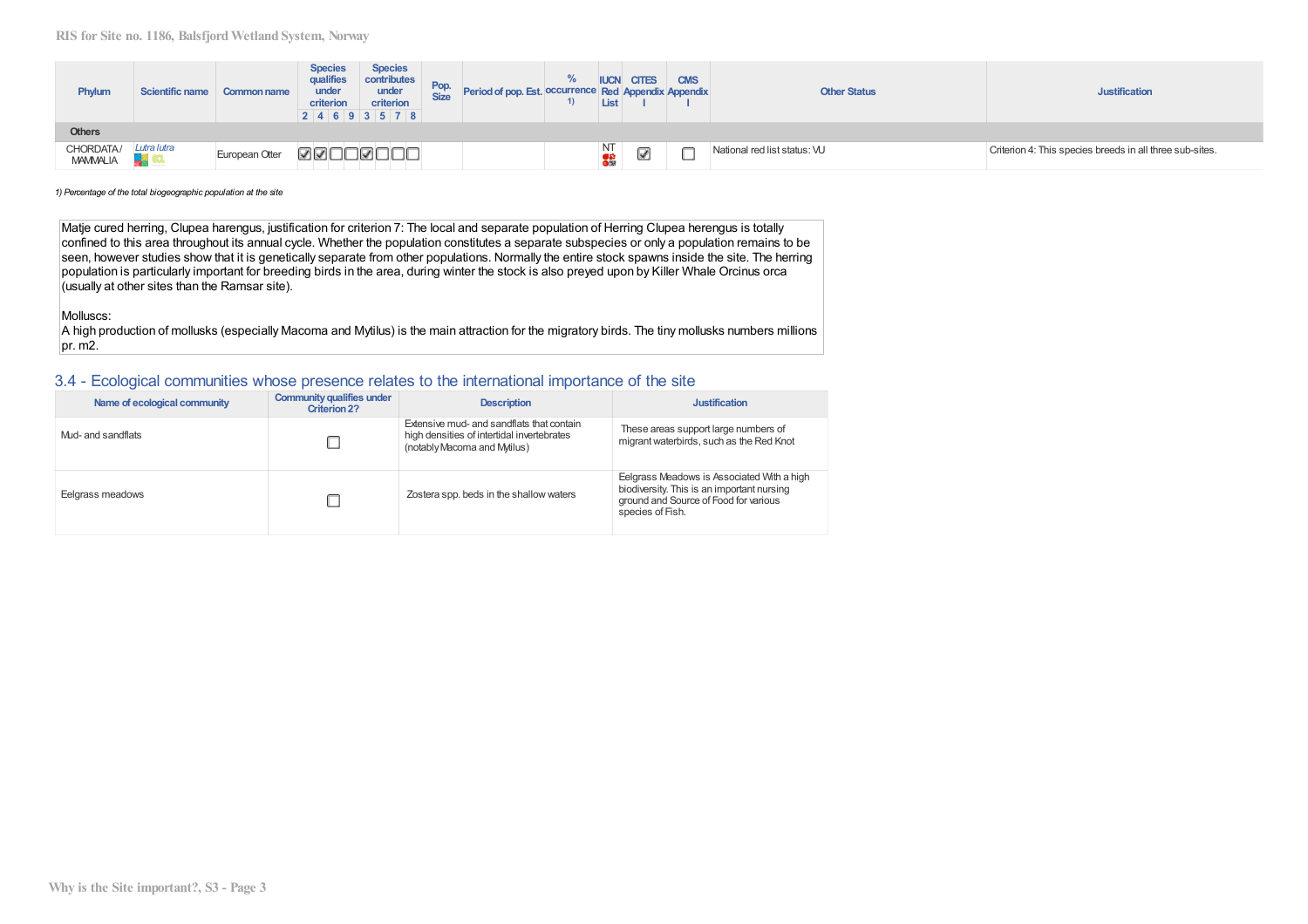# 4 - What is the Site like? (Ecological character description)

## 4.1 - Ecological character

Situated in the northern boreal zone, characterized by: Coastal forests of Betula pubescens and Alnus incana. Besides the dominant ecological feature of extensive mudflats, smaller areas of wet meadows occur along the shorelines. The extensive mudflats that support high densities of invertebrates like mussels, is important to large numbers of different waterbirds and waders in critical stages of their life cycle.

The shorelines and wet meadows have been mapped and six different plant communities have been described all quite typical for the northern regions and mostly dependent/influenced by salt or brackish waters. Zostera spp and Najas spp beds in the shallow waters, wet and salt influenced foreshores with eg Puccinella spp, and salt tolereant Carex subspathacea meadows is a dominant feature and biogeographically typical.

Sørkjosleira is characterized by brackish waters and a high production of molluscs. At Kobbevågen a small mire constitutes part of the protected site.

Gallery forests (Betula, Alnus and Salix) occur along rivers and shorelines. They are not extensive, but an important feature for flora and fauna.

## 4.2 - What wetland type(s) are in the site?

| <u>IVMIIN VI VUUUMI VYVIUINU</u>         |            |                                            |                              |                              |
|------------------------------------------|------------|--------------------------------------------|------------------------------|------------------------------|
| Wetland types (code and<br>name)         | Local name | Ranking of extent (1: greatest - 4: least) | Area (ha)<br>of wetland type | Justification of Criterion 1 |
| A: Permanent shallow<br>marine waters    |            |                                            |                              |                              |
| G: Intertidal mud. sand or<br>salt flats |            |                                            |                              | Representative               |

| <b>Inland wetlands</b>                                                                                                             |            |                                            |                              |                                     |
|------------------------------------------------------------------------------------------------------------------------------------|------------|--------------------------------------------|------------------------------|-------------------------------------|
| Wetland types (code and<br>name)                                                                                                   | Local name | Ranking of extent (1: greatest - 4: least) | Area (ha)<br>of wetland type | <b>Justification of Criterion 1</b> |
| Fresh water > Marshes on<br>inorganic soils >> Ts:<br>Seasonal/<br>intermittent freshwater<br>marshes/<br>pools on inorganic soils |            | 3                                          |                              |                                     |
| Fresh water > Marshes on<br>peat soils<br>>> U: Permanent Non-<br>forested peatlands                                               |            |                                            |                              |                                     |
| Fresh water > Marshes on<br>inorganic<br>soils >> Xf: Freshwater.<br>tree-dominated wetlands                                       |            | 4                                          |                              |                                     |

## 4.3 - Biological components

## 4.3.1 - Plant species

| Other noteworthy plant species |                    |                                      |  |  |  |  |  |
|--------------------------------|--------------------|--------------------------------------|--|--|--|--|--|
| <b>Scientific name</b>         | <b>Common name</b> | Position in range / endemism / other |  |  |  |  |  |
| Najas affinis                  |                    |                                      |  |  |  |  |  |
| Puccinellia maritima           |                    |                                      |  |  |  |  |  |
| Ruppia maritima                |                    |                                      |  |  |  |  |  |

#### Optional text box to provide further information

Gallery forests (Betula, Alnus and Salix) occur along rivers and shorelines, although not extensive, it is an important feature for flora and fauna.

#### 4.3.2 - Animal species

Other noteworthy animal species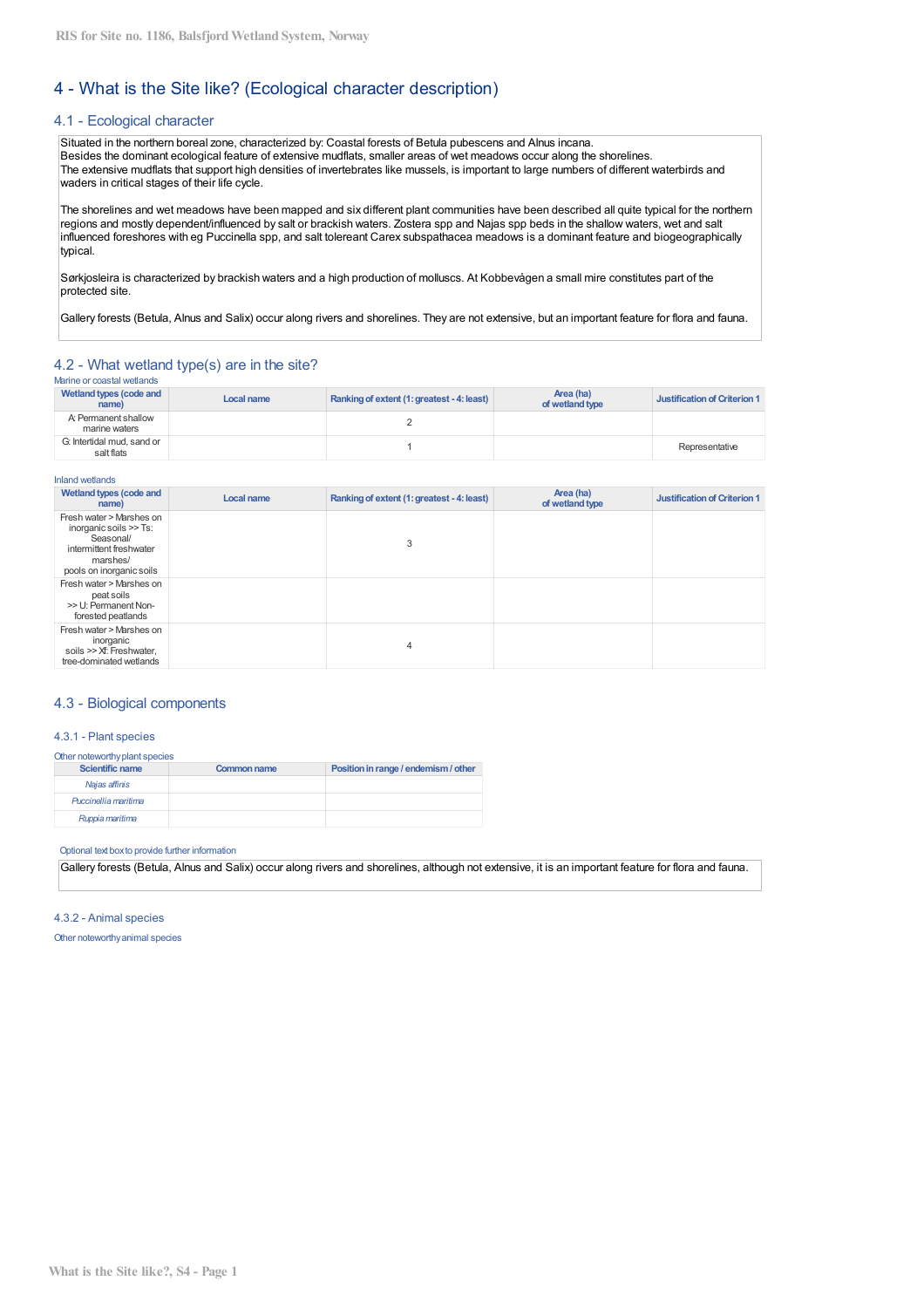| Phylum                   | <b>Scientific name</b>   | <b>Common name</b>                       | Pop. size | Period of pop. est. | %occurrence | <b>Position in range</b><br>/endemism/other                                                                   |
|--------------------------|--------------------------|------------------------------------------|-----------|---------------------|-------------|---------------------------------------------------------------------------------------------------------------|
| <b>CHORDATA/AVES</b>     | Charadrius hiaticula     | Common Ringed Plover                     |           |                     |             |                                                                                                               |
| <b>CHORDATA/AVES</b>     | Fringilla montifringilla | Brambling                                |           |                     |             |                                                                                                               |
| <b>CHORDATA/AVES</b>     | Gavia stellata           | Red-throated Diver:Red-<br>throated Loon | 56        |                     |             | (56 individuals)                                                                                              |
| <b>CHORDATA/AVES</b>     | Falco columbarius        | Merlin                                   |           |                     |             | Grindøysundet: hunting site<br>for this species                                                               |
| <b>CHORDATA/AVES</b>     | <b>Falco peregrinus</b>  | Peregrine Falcon                         |           |                     |             | Grindøysundet: hunting site<br>for this species                                                               |
| <b>CHORDATA/AVES</b>     | Haliaeetus albicilla     | White-tailed Eagle                       |           |                     |             | Grindøysundet: hunting site<br>for this species                                                               |
| <b>CHORDATA/MAMMALIA</b> | Orcinus orca             | Killer Whale                             |           |                     |             | Regularly seen in the inner<br>part of Balsfjord, preying<br>upon the local Herring<br>Clupea harengus stock. |
| <b>CHORDATA/MAMMALIA</b> | Phocoena phocoena        | Harbor Porpoise                          |           |                     |             | Regularly seen in the fjord,<br>feeding on stocks of<br>herring and capelin.                                  |
| <b>CHORDATA/AVES</b>     | Somateria mollissima     | Common Eider                             | 400       |                     |             | Grindøysundet: About 200<br>pairs breed on the island<br>Grindøya each year                                   |
| <b>CHORDATA/AVES</b>     | Somateria spectabilis    | King Eider                               |           |                     |             | Grindøysundet: important<br>winter area for this species                                                      |

## 4.4 - Physical components

#### 4.4.1 - Climate

| <b>Climatic region</b>                             | <b>Subregion</b>                                                 |
|----------------------------------------------------|------------------------------------------------------------------|
| D: Moist Mid-Latitude<br>climate with cold winters | Dfc: Subarctic (Severe<br>winter, no dry season, cool<br>summer) |

The climate is coastal and northern, with relatively warm and short summers, long, but relatively mild winters in coastal areas. Annual precipitation is >1000mm.

| 4.4.2 - Geomorphic setting                                                                                                                                                |
|---------------------------------------------------------------------------------------------------------------------------------------------------------------------------|
| a) Mnimum elevation above sea level (in<br>$\pmb{0}$<br>metres)                                                                                                           |
| a) Maximum elevation above sea level (in p<br>metres <sup>'</sup>                                                                                                         |
| Entire river basin $\square$                                                                                                                                              |
| Upper part of river basin $\Box$                                                                                                                                          |
| Middle part of river basin $\square$                                                                                                                                      |
| Lower part of river basin                                                                                                                                                 |
| More than one river basin $\Box$                                                                                                                                          |
| Not in river basin $\square$                                                                                                                                              |
| Coastal $\boxtimes$                                                                                                                                                       |
| Please name the river basin or basins. If the site lies in a sub-basin, please also name the larger river basin. For a coastal/marine site, please name the sea or ocean. |
| Sørkjosleira: Three watercourses and some smaller creeks enter the site. By full ebb the<br>mudflats stretches 700m out.                                                  |

Kobbevågen: Two larger rivers enter the site. Some places the mudflats are replaced by harder surfaces.

Grindøysundet: part of the Tromsø strait and Malangen fjord system

## Norwegian Sea

## $4.4.3 -$ Soil

Mneral  $\boxtimes$ 

(Update) Changes at RIS update No change @ Increase O Decrease O Unknown O

Organic  $\boxtimes$ 

(Update) Changes at RIS update No change @ Increase O Decrease O Unknown O

No available information  $\square$ 

Are soil types subject to change as a result of changing hydrological  $\gamma$ es O No  $\circledcirc$  conditions (e.g., increased salinity or acidification)?

Please provide further information on the soil (optional)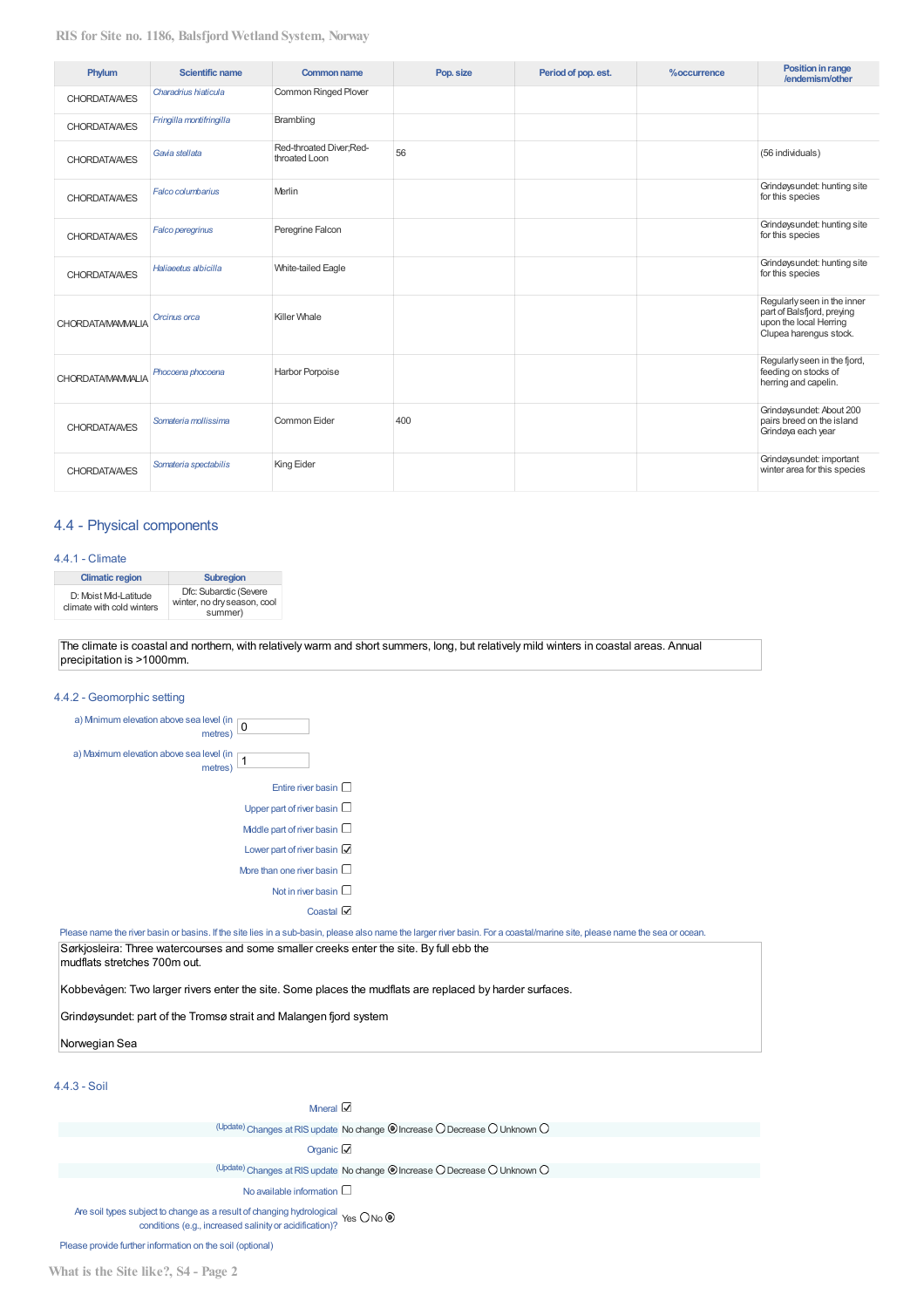#### The intertidal mudflats typically consists of moraine deposits and deposits from watercourses.

#### 4.4.4 - Water regime

| Water permanence                                                |                              |
|-----------------------------------------------------------------|------------------------------|
| Presence?                                                       | <b>Changes at RIS update</b> |
| Usually permanent water<br>present                              |                              |
| Usually seasonal,<br>ephemeral or intermittent<br>water present |                              |

#### Source of water that maintains character of the site

| Presence?                          | <b>Predominant water source</b> | <b>Changes at RIS update</b> |
|------------------------------------|---------------------------------|------------------------------|
| Water inputs from surface<br>water |                                 | No change                    |
| Marine water                       |                                 | No change                    |

#### Water destination

| Presence? | <b>Changes at RIS update</b> |
|-----------|------------------------------|
| Marine    | No change                    |

#### Stability of water regime

| Presence?                                     | <b>Changes at RIS update</b> |
|-----------------------------------------------|------------------------------|
| Water levels fluctuating<br>(including tidal) | No change                    |

#### Please add any comments on the water regime and its determinants (if relevant). Use this box to explain sites with complex hydrology.

| Sørkjosleira: Three watercourses and some smaller creeks enter the site. By full ebb the mudflats stretches 700m out. |
|-----------------------------------------------------------------------------------------------------------------------|
| Kobbevågen: Two larger rivers enter the site. Some places the mudilats are replaced by harder surfaces.               |

#### 4.4.5 - Sediment regime

Sediment regime unknown  $\square$ 

<no data available>

#### 4.4.6 - Water pH

Unknown  $\square$ 

<no data available>

#### 4.4.7 - Water salinity

| Fresh (<0.5 g/l) $\boxtimes$                                               |  |
|----------------------------------------------------------------------------|--|
| (Update) Changes at RIS update No change © Increase O Decrease O Unknown O |  |
| Mxohaline (brackish)/Mxosaline (0.5-30 g/l)                                |  |
| (Update) Changes at RIS update No change @ Increase O Decrease O Unknown O |  |
| Euhaline/Eusaline (30-40 g/l)                                              |  |
| (Update) Changes at RIS update No change @ Increase O Decrease O Unknown O |  |
| Unknown $\square$                                                          |  |

#### 4.4.8 - Dissolved or suspended nutrients in water

Unknown  $\square$ 

<no data available>

#### 4.4.9 - Features of the surrounding area which may affect the Site

Please describe whether, and if so how, the landscape and ecological characteristics in the area surrounding the Ramsar Site differ from the i) broadly similar  $O$  ii) significantly different  $\circledast$ site itself: Surrounding area has greater urbanisation or development  $\Box$ Surrounding area has higher human population density  $\Box$ Surrounding area has more intensive agricultural use Surrounding area has significantly different land cover or habitat types  $\Box$ 

#### 4.5 - Ecosystem services

#### 4.5.1 - Ecosystem services/benefits

| <b>I</b> TOWORTHING OUT MOOD |                  |                                |
|------------------------------|------------------|--------------------------------|
| Ecosystem service            | <b>Examples</b>  | Importance/Extent/Significance |
| Wetland non-food products    | Livestock fodder | Medium                         |

#### **Regulating Services**

**Provisioning Senices**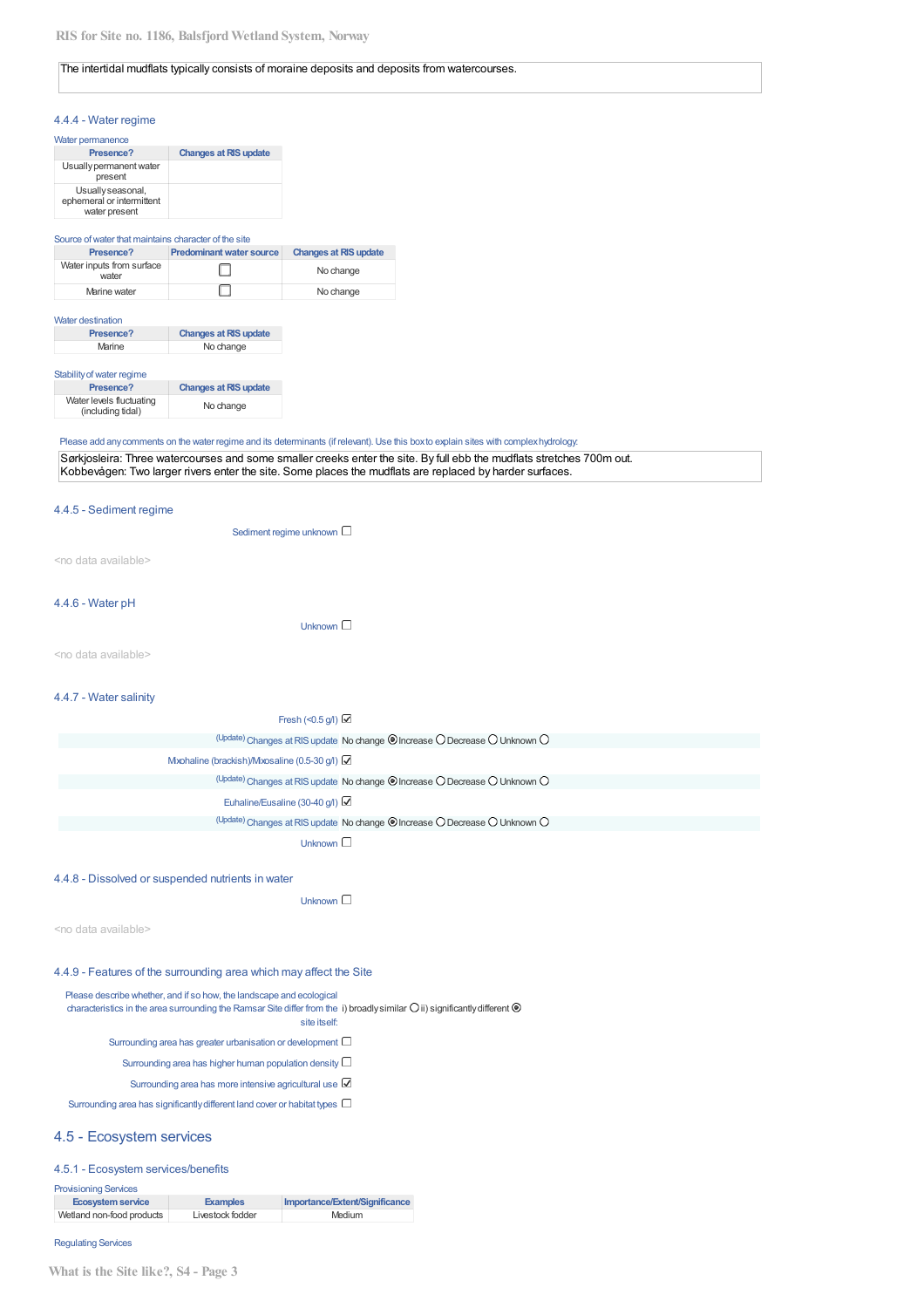## RIS for Site no. 1186, Balsfjord Wetland System, Norway

| <b>Ecosystem service</b> | <b>Examples</b>                                                           | Importance/Extent/Significance |
|--------------------------|---------------------------------------------------------------------------|--------------------------------|
| Hazard reduction         | Coastal shoreline and river<br>bank stabilization and<br>storm protection | Medium                         |

| <b>Cultural Services</b>   |                             |                                |
|----------------------------|-----------------------------|--------------------------------|
| <b>Ecosystem service</b>   | <b>Examples</b>             | Importance/Extent/Significance |
| Recreation and tourism     | Picnics, outings, touring   | Medium                         |
| Recreation and tourism     | Water sports and activities | Medium                         |
| Scientific and educational | Maior scientific study site | Medium                         |
| Scientific and educational | Long-term monitoring site   | Medium                         |

#### **Supporting Services**

| <b>Ecosystem service</b> | <b>Examples</b>                 | Importance/Extent/Significance |
|--------------------------|---------------------------------|--------------------------------|
| Soil formation           | Sediment retention              | Medium                         |
| Nutrient cycling         | Carbon<br>storage/sequestration | Low                            |

#### Other ecosystem service(s) not included above:

Some grazing of the wet meadows by husbandry, gravel digging for local use occurs, some leisure activities as horse-riding and swimming also occur. In general little impact and low traffic.

No facilities erected. High international interest in research on the migration of waders in the area, cf. a number of publications. The birds in the area are annually monitored and research on birds by Norwegian Institute for Nature Research continues.

Have studies or assessments been made of the economic valuation of  $\gamma$ es O No O Unknown  $\circledast$ ecosystem services provided by this Ramsar Site?

#### 4.5.2 - Social and cultural values

- i) the site provides a model of wetland wise use, demonstrating the application of traditional knowledge and methods of management and  $\Box$ use that maintain the ecological character of the wetland
- ii) the site has exceptional cultural traditions or records of former  $\Box$ <br>civilizations that have influenced the ecological character of the wetland
	- iii) the ecological character of the wetland depends on its interaction  $\Box$ with local communities or indigenous peoples
- iv) relevant non-material values such as sacred sites are present and their existence is strongly linked with the maintenance of the ecological  $\Box$ character of the wetland

<no data available>

## 4.6 - Ecological processes

<no data available>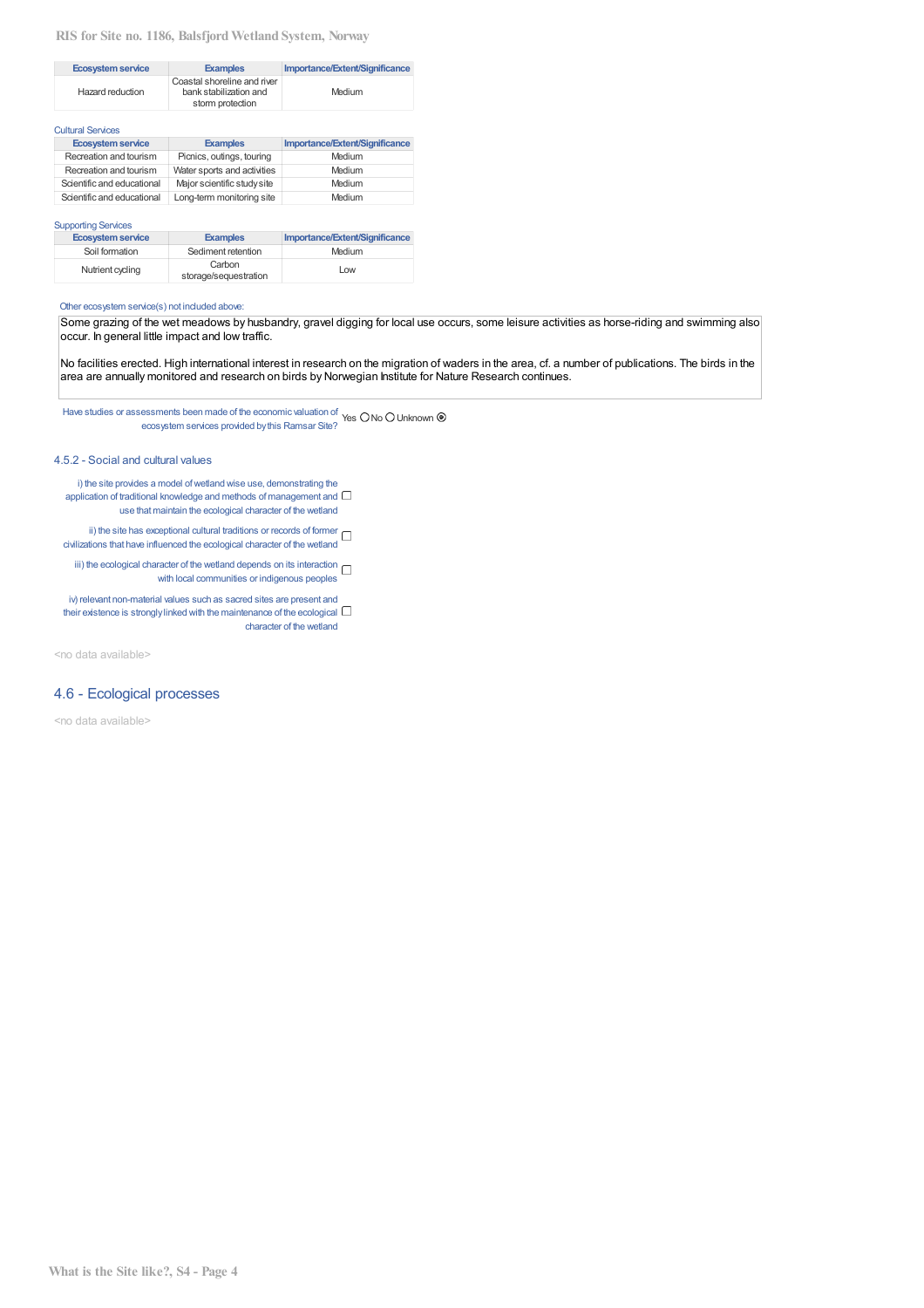# 5 - How is the Site managed? (Conservation and management)

# 5.1 - Land tenure and responsibilities (Managers)

## 5.1.1 - Land tenure/ownership

#### Private ownership

| Category                                      | <b>Within the Ramsar Site</b> | In the surrounding area |
|-----------------------------------------------|-------------------------------|-------------------------|
| Other types of<br>private/individual owner(s) |                               | ▽                       |

Provide further information on the land tenure / ownership regime (optional):

| Within the site: Private         |
|----------------------------------|
| In the surrounding area: Private |

## 5.1.2 - Management authority

| Please list the local office / offices of any County Governor of Troms<br>agency or organization responsible for |                                                  |
|------------------------------------------------------------------------------------------------------------------|--------------------------------------------------|
| managing the site:                                                                                               |                                                  |
| Postal address:                                                                                                  | Statens Hus, N-9291 Tromsø                       |
|                                                                                                                  | E-mail address:   fmtrpostmottak@fylkesmannen.no |

## 5.2 - Ecological character threats and responses (Management)

#### 5.2.1 - Factors (actual or likely) adversely affecting the Site's ecological character

## Please describe any other threats (optional):

# at the site: Little impact today around the site: Little impact today.

## 5.2.2 - Legal conservation status

#### National legal designations

| <b>Designation type</b> | Name of area                    | Online information url | Overlap with Ramsar Site |
|-------------------------|---------------------------------|------------------------|--------------------------|
| Nature Reserve          | <b>Balsfiord Wetland System</b> |                        | whole                    |

#### 5.2.3 - IUCN protected areas categories (2008)

- la Strict Nature Reserve  $\Box$
- Ib Wilderness Area: protected area managed mainly for wilderness  $\Box$ protection
	- Il National Park: protected area managed mainly for ecosystem protection and recreation
- III Natural Monument: protected area managed mainly for conservation of specific natural features
- IV Habitat/Species Management Area: protected area managed mainly for conservation through management intervention
- V Protected Landscape/Seascape: protected area managed mainly for no landscape/seascape conservation and recreation
- M Managed Resource Protected Area: protected area managed mainly  $\square$ for the sustainable use of natural ecosystems

<no data available>

## 5.2.4 - Key conservation measures

| Legal protection |               |
|------------------|---------------|
| <b>Measures</b>  | <b>Status</b> |
| Legal protection | Implemented   |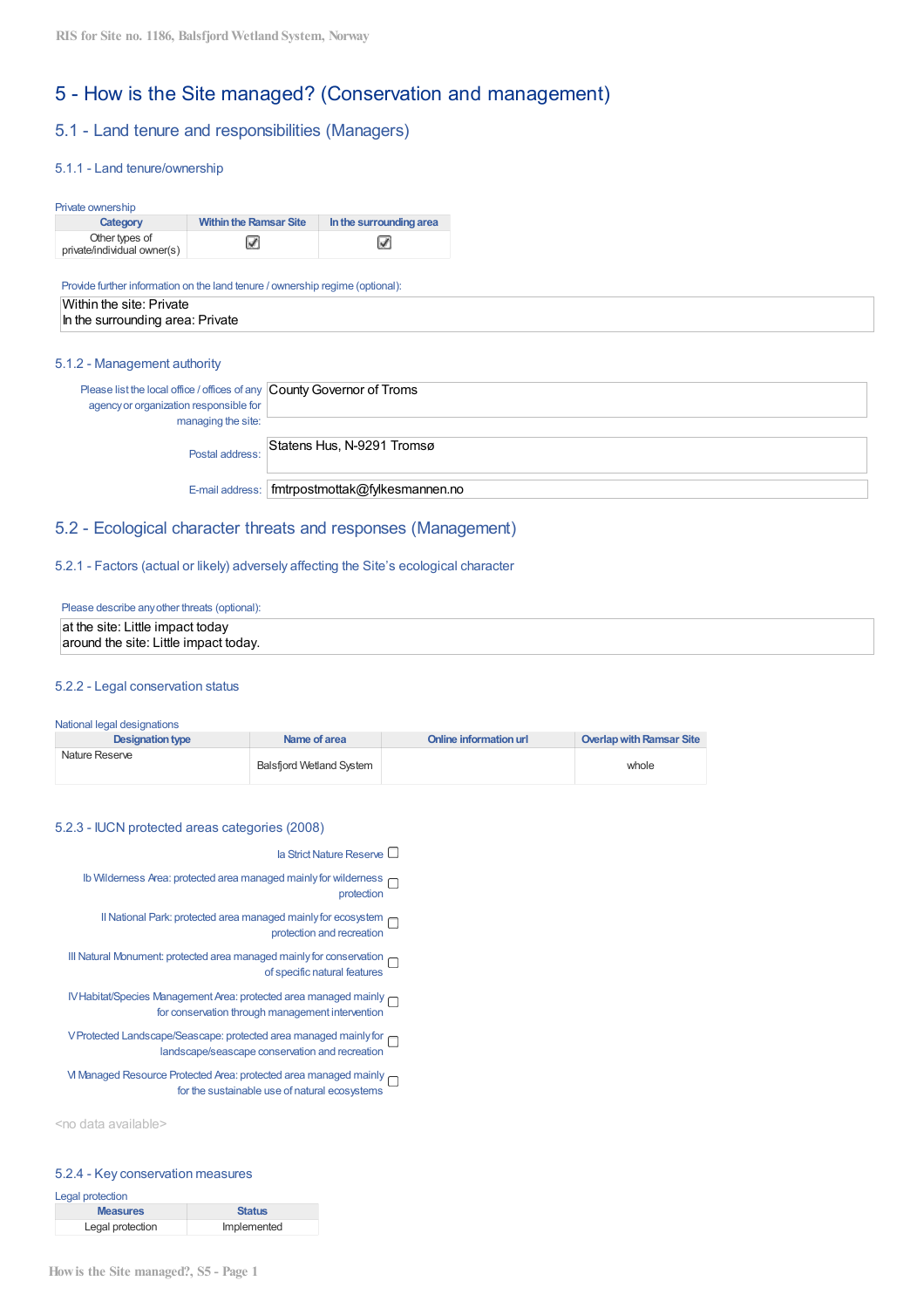## 5.2.5 - Management planning

Is there a site-specific management plan for the site? No

# Has a management effectiveness assessment been undertaken for the Yes O No  $\circledast$ site?

If the site is a formal transboundary site as indicated in section Data and location > Site location, are there shared management planning Yes  $\bigcirc$  No  $\circledast$ processes with another Contracting Party?

Please indicate if a Ramsar centre, other educational or visitor facility, or an educational or visitor programme is associated with the site:

Posters have been erected in both areas, no other educational facilities have yet been produced.

There is also a comprehensive book on the Balsfjord Wetland System.

## 5.2.6 - Planning for restoration

Is there a site-specific restoration plan? Please select a value

#### 5.2.7 - Monitoring implemented or proposed

| <b>Monitoring</b> | <b>Status</b> |
|-------------------|---------------|
| Birds             | Implemented   |

No facilities erected. High international interest in research on the migration of waders in the area, cf. a number of publications. The birds in the area are annually monitored and research on birds by Norwegian Institute for Nature Research continues.